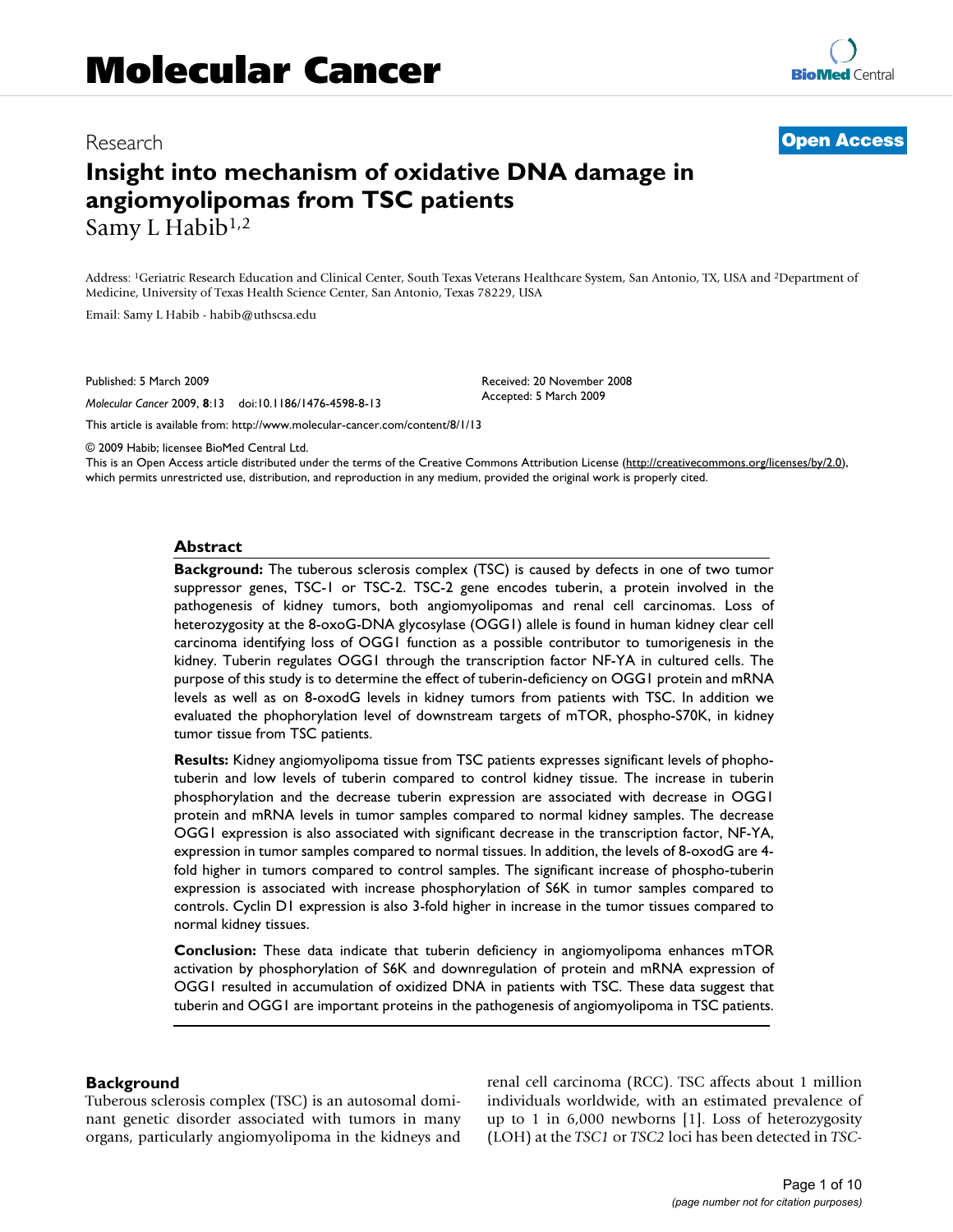associated hamartomas and renal cell carcinoma (RCC) as well as in sporadic tumors of non-TSC patients [2]. Multicentric angiomyolipomas are much more common in patients with TSC than RCCs, but may nonetheless have similar underlying genetic basis at early steps in their genesis and/or progression, specifically in the setting of tuberin deficiency. Renal angiomyolipomas (ALMs) associated with TSC tend to be larger, bilateral, multifocal and present at a younger age compared with sporadic forms [2]. ALMs are generally benign tumors, which are composed of smooth muscle, fat, and blood vessels [2]. Kidney cancer development is rare in TSC, occurring in only 2–3% of all patients [3-5]. The *TSC2* gene product (tuberin) is a tumor suppressor protein whose absence or inactivation is associated with several defects such as abnormal cellular migration, proliferation, and differentiation [6,7]. Tuberin expression was initially induced following acute renal injury, suggesting that the *TSC2* gene may function as an acute-phase response gene, limiting the proliferative response after injury [8]. Tuberin is a target of both serine/threonine and tyrosine kinases [9,10]. Most recently, tuberin has been shown to be a target for phosphorylation by several kinases including Akt [11]. Akt directly phosphorylates and inactivates TSC2 on Ser 924, Thr 1462 and Thr 1518. These phosphorylations by Akt disrupt the TSC1-TSC2 complex and disturb the subcellular localization of TSC1 and TSC2 [11].

Oxidative DNA damage has been implicated in carcinogenesis, ageing and several age-related degenerative diseases [12,13]. 8-Oxo-deoxyguanine (8-oxo-dG) is a quantitatively major form of oxidative DNA damage [11,12], inducing mainly G to T and A to C substitutions [13]. 8-Oxo-dG in DNA is repaired primarily via the DNA base excision repair pathway. The gene coding for the DNA repair enzyme that recognizes and excises 8-oxo-dG is 8-oxoG-DNA glycosylase (OGG1) [14]. Deficiency in DNA repair enzyme OGG1 has important functional consequences, compromising the ability of cells to repair DNA [14,15]. OGG1 is a functional, but not structural, analogue of the bacterial Fpg protein. OGG1 deficiency in yeast, as well as Fpg deficiency in bacteria, results in a spontaneous mutator phenotype [16]. The steady-state levels of 8-oxoG, which reflect the balance between its continuous generation and removal, are significantly higher in livers of *OGG1*-/- mice compared to wild-type animals [17]. Increased susceptibility to mutagens and impaired DNA repair can contribute to the genomic instability and in consequence to cancer. The *OGG1* gene is somatically mutated in some cancer cells and is highly polymorphic among humans [18]. Loss of heterozygosity at the *OGG1* allele, located on chromosome 3p25, is found in 85% of 99 human kidney clear cell carcinoma samples, identifying loss of OGG1 function as a possible consequence of multistep carcinogenesis in the kidney [19]. A nuclear factor-YA (NF-YA) has been identified as a transcription factor that binds to a consensus sequence in the OGG1 promoter [20]. NF-Y is a ubiquitous transcription factor that specifically recognizes a CCAAT box motif and regulates *hOGG1* expression as well as genes that regulate development and cell cycle [20].

The constitutive expression of OGG1 in heterozygous Eker rat  $(TSC2^{+/})$  kidneys is lower than in wild-type rats [21,22] suggesting that these proteins may be functionally linked. Downregulation of tuberin in human renal epithelial cells causes in a marked decrease in the abundance of OGG1 [23]. Mouse embryonic fibroblasts deficient in tuberin (*TSC2*-/- and *TSC2*+/-) also express very low levels of OGG1 mRNA and protein and undetectable OGG1 activity accompanied by accumulation of 8-oxodG [23]. The present study was conducted to investigate the effect of tuberin deficiency on phosphorylation of S6Kinase (downstream targets of mTOR) and on OGG1 expression and 8-oxodG levels in kidney tumors from TSC patients.

# **Results**

# *Tuberin phosphorylation is increased and is associated with decreased tuberin and OGG1 expression in kidney angiomyolipoma tissue*

To determine the relevance of our findings in cell culture [23] and rodents [21,22] to humans, phopho-tuberin, total tuberin and OGG1 expression was assessed in tissue homogenates of control kidney tissue and kidney tumors from patients with tuberous sclerosis. There is increase in Thr 1462 phospho-tuberin in the tumor tissue compared to control kidney tissue (Figure 1). The increase tuberin phophorylation is associated with a decrease in tuberin levels (Figure 1). In addition decrease tuberin expression is associated with significant decrease in the mRNA and protein levels of OGG1 in tumor tissue compared to control tissue (Figure 2A and Figure 2B).

## *Downregulation of OGG1 mRNA is associated with decreased NF-YA expression in kidney angiomyolipoma tissue*

The decrease in *OGG1* mRNA in kidney tumor samples suggests that decreased transcription is one potential mechanism responsible for downregulation of OGG1 protein. NF-YA is a transcription factor that regulates expression of OGG1. Our recent published data show that deficiency of tuberin in null and heterozygous mouse embryonic fibroblast cells is associated with decreased in NF-YA expression [23]. Protein expression of NF-YA in normal and tumor kidney samples was analyzed by western blot. NFYA expression is significantly decreased in most tumor kidney samples compared to control kidney samples (Figure 3).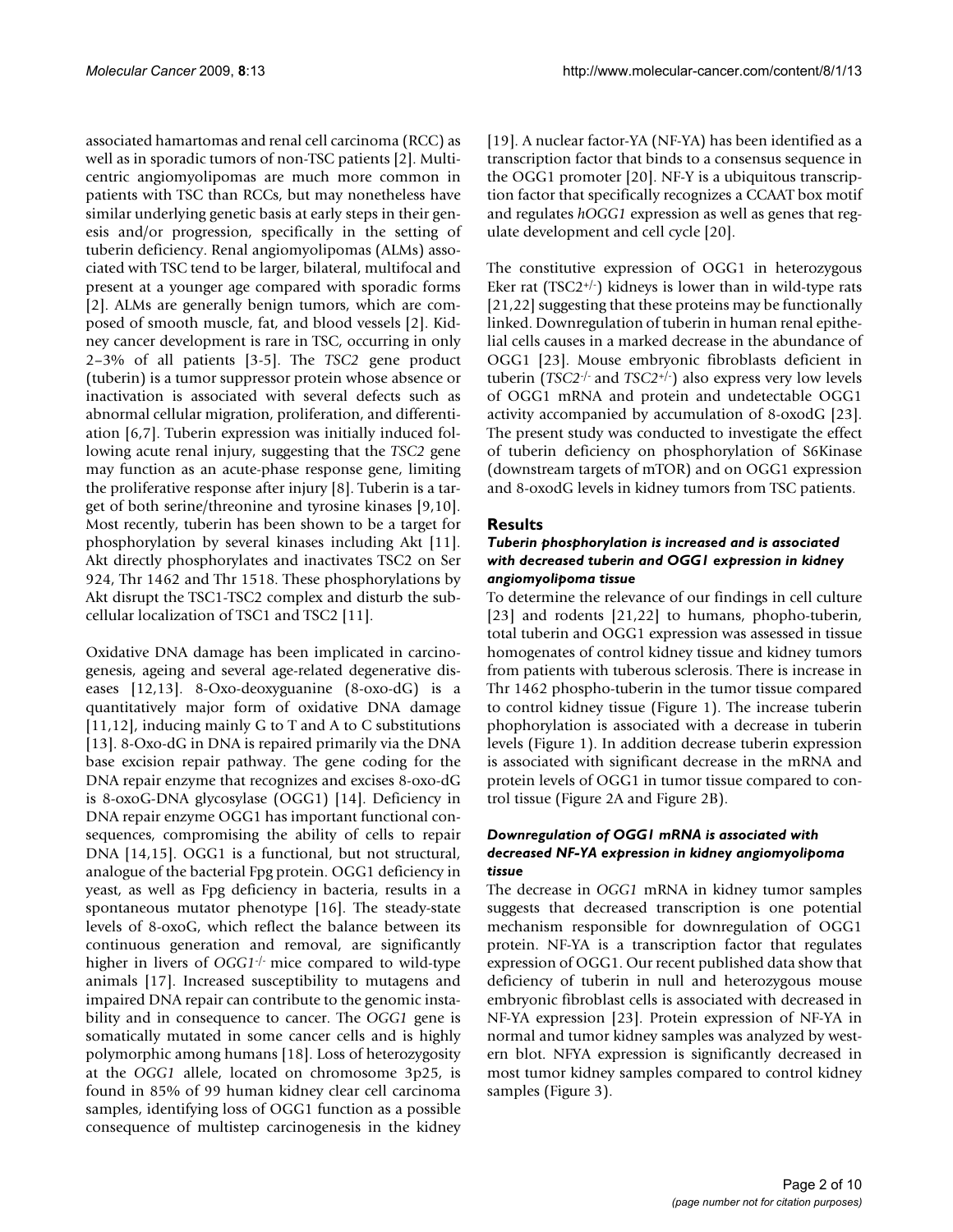

# Increased phosphorylation of tuberin and **Figure 1** decreased total tuberin in kidney tumors

**Increased phosphorylation of tuberin and decreased total tuberin in kidney tumors**. Immunoblot analysis of phospho-tuberin (Thr 1462) and tuberin protein expression in normal kidney samples and tumor kidney from patients with tuberous sclerosis. Increased tuberin phosphorylation is associated with decreased total tuberin expression in tumor tissue compared to normal tissue. Tubulin was used as loading control. Histograms represent means ± SE normal kidney samples and kidney tumors from patients with tuberous sclerosis. Significant difference between control and tumor groups is indicated by  $*$ *P* < 0.01.

#### *Accumulation of 8-OxodG in kidney angiomyolipoma tissue*

Tuberin deficiency in *Tsc2*-null mouse embryonic fibroblast cells and in kidney Eker rat results in the accumulation of significant amounts of 8-oxodG [22,23]. To determine if the decrease in OGG1 is associated with 8 oxodG accumulation in angiomyolipomas, we quantified 8-oxodG by HPLC in control and tumor kidney samples. The amount of 8-oxodG in DNA extracted from tumor tissue is 4-fold higher in tumors than in control tissue (Figure 4).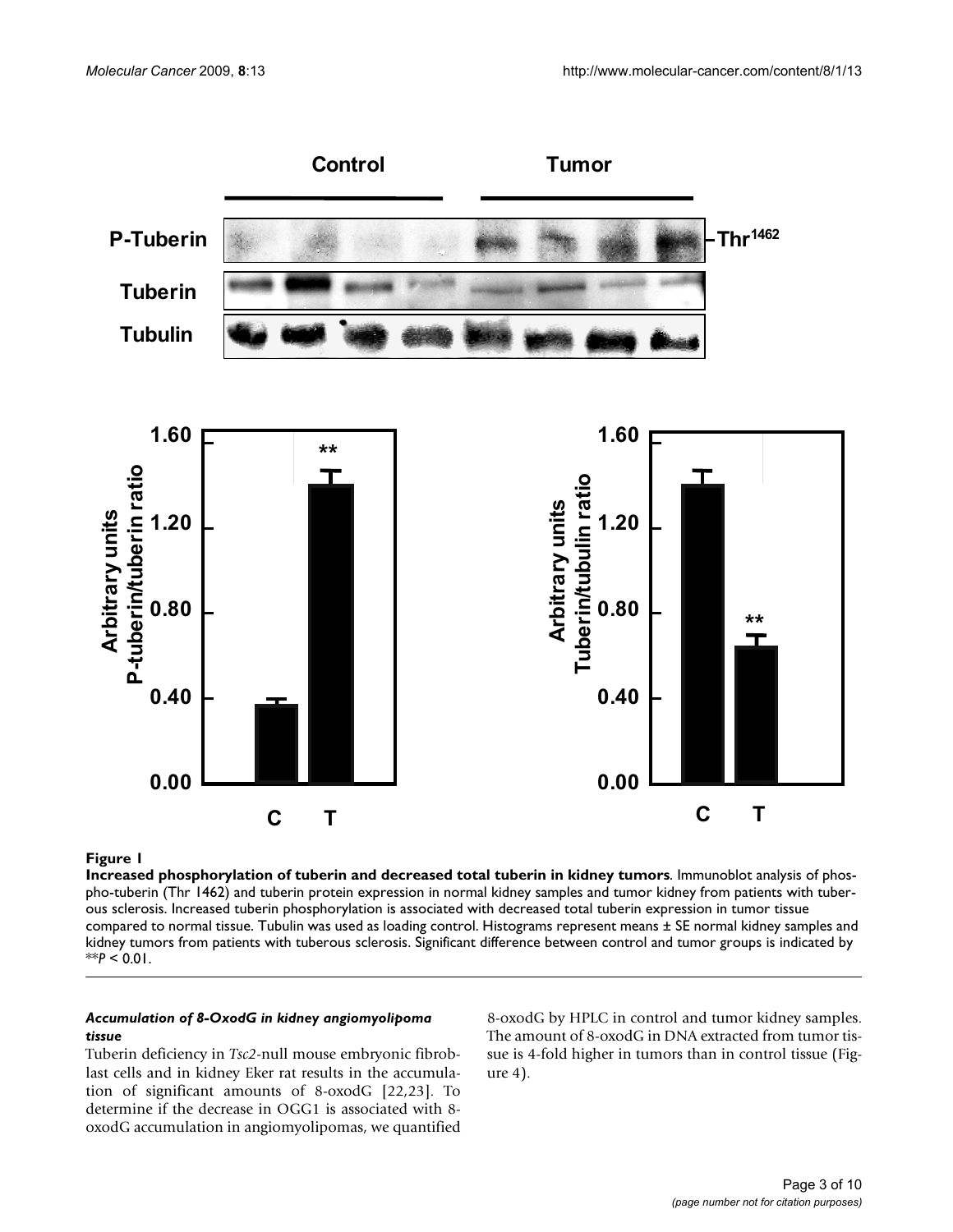

#### Tuberin deficiency is associated with decreased protein and mRNA of OGG1 expression in kidney tumors **Figure 2**

**Tuberin deficiency is associated with decreased protein and mRNA of OGG1 expression in kidney tumors**. (A) Immunoblot analysis of OGG1 protein expression in normal kidney and kidney tumor from patients with tuberous sclerosis. Decreased OGG1 is associated with decreased tuberin expression in tumor tissue compared to normal tissue. Tubulin was used as loading control. (B) RNA was extracted from kidney or tumor tissue and its integrity tested by formaldehyde/agarose gel electrophoresis. RTPCR was performed using one μg RNA from each sample to synthesize first and second strand DNA. PCR products were analyzed on ethidium bromide stained gel. Band intensity was quantified for each sample on an image analyzer and the ratio of OGG1 to actin was calculated. Histograms represent means ± SE normal kidney samples and kidney tumors from patients with tuberous sclerosis. Significant difference between control and tumor groups is indicated by \*\**P* < 0.01.

#### *Activation of mTOR in kidney angiomyolipoma tissue*

To determine if tuberin phosphorylation activates mTOR in tumor kidney tissue, phospho S6k expression was measured in kidney tissue homogenates of normal and tumor tissue from patients with TSC by western blot. Phosphorylation of S6K on Thr<sup>389</sup> is significantly increased in tumor tissues compared to normal samples (Figure 5A). Immunostaining of phosp-S6K is significantly increased in tumor kidney tissue compared to normal kidney confirming the increase in mTOR activity (Figure 5B).

#### *Tuberin deficiency is associated with increased cyclin D1 expression in kidney angiomyolipoma tissue*

To determine the association between tuberin and cyclin D1, kidney tissue of control and tumor samples were analyzed by western blot. Cyclin D1 expression is significantly increased up to 3-fold in tumor tissues compared to control tissue indicating that tuberin is upstream of cyclin D1 (Figure 6).

### **Discussion**

This study is the first report to demonstrate that deficiency of tuberin in patients with tuberous sclerosis is associated with significant decrease of OGG1 and accumulation of 8 oxodG in angiomyolipomas suggesting that both proteins may play a major role in development of this kidney tumor. Deficiency and/or enhanced phosphorylation of tuberin on threonine 1462 results in its inactivation [19,10]. Our data demonstrate that tuberin phosphorylation on Thr1462 residue in angiomyolipomas tissue is associated with deficiency of total protein. Phosphorylation of tuberin at this site affects its function through at least two mechanisms: first, phosphorylation decreases the activity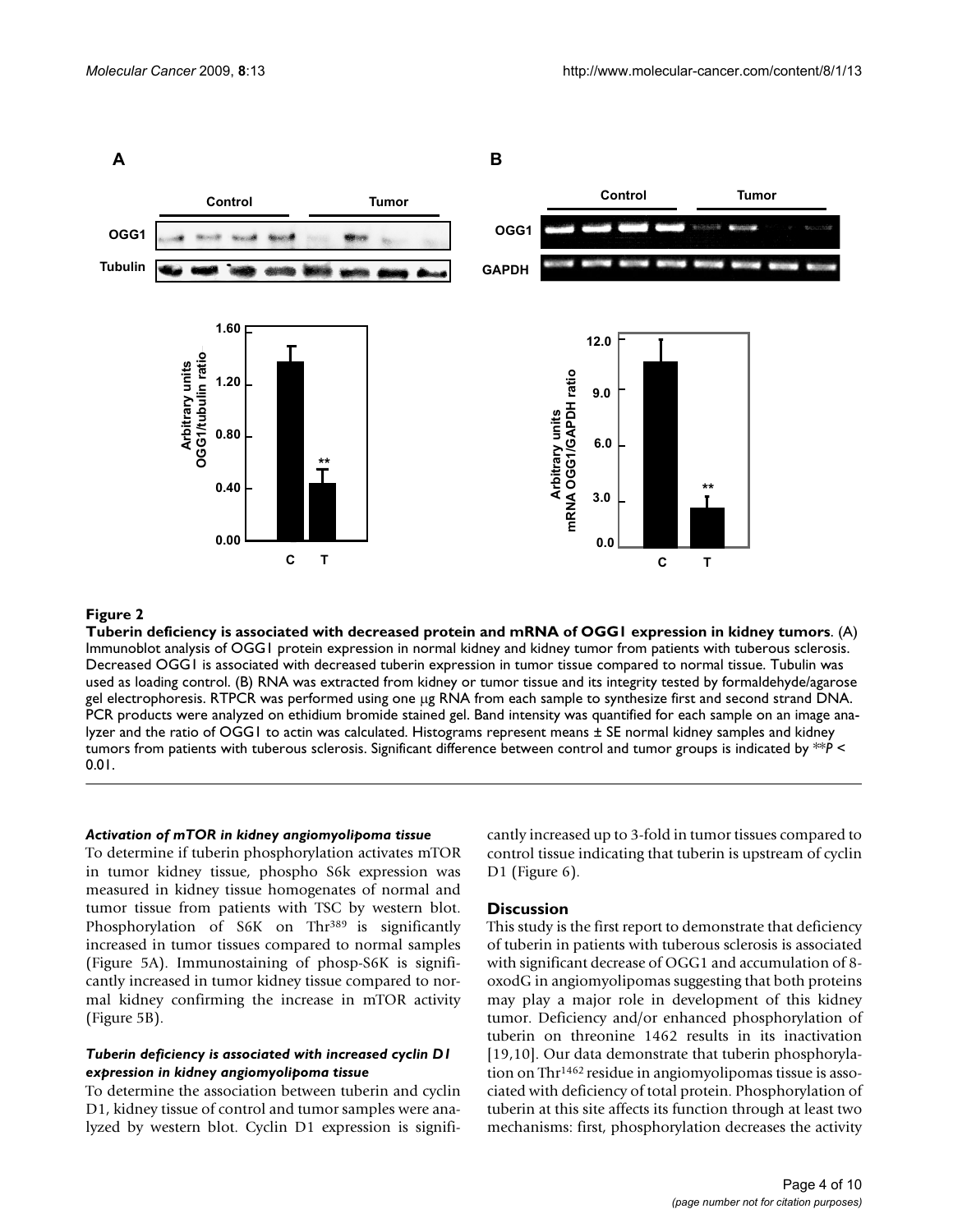

# Downregulation of OGG1 mRNA is associated with **Figure 3** decreased NF-YA protein expression in kidney tumors

**Downregulation of OGG1 mRNA is associated with decreased NF-YA protein expression in kidney tumors**. Immunoblot analysis of NF-YA expression in normal kidney and kidney tumor from patients with tuberous sclerosis. Decreased OGG1 is associated with decreased NF-YA expression in tumor tissue compared to normal tissue. Tubulin was used as loading control. Histograms represent means ± SE normal kidney samples and tumors kidney from patients with tuberous sclerosis. Significant difference between control and tumor groups is indicated by \*\**P* < 0.01.

of tuberin; second, phosphorylation destabilizes tuberin by disrupting the complex formation between hamartin and tuberin resulting in ubiquitination of free tuberin and its degradation by the proteosome [11]. Phosphorylation of tuberin by Akt also reduces the stability of tuberin and thereby releases its inhibitory function on p70S6K signaling [11].

The generation of oxidative DNA damage is counteracted in all species by specific repair mechanisms [15]. OGG1 is one of the major enzymes involved in the repair of 8 oxodG adducts in DNA and is highly expressed in kidney tissue. Loss of heterozygosity at the *OGG1* allele was found in human kidney clear cell carcinoma, identifying loss of OGG1 function as a possible consequence of mul-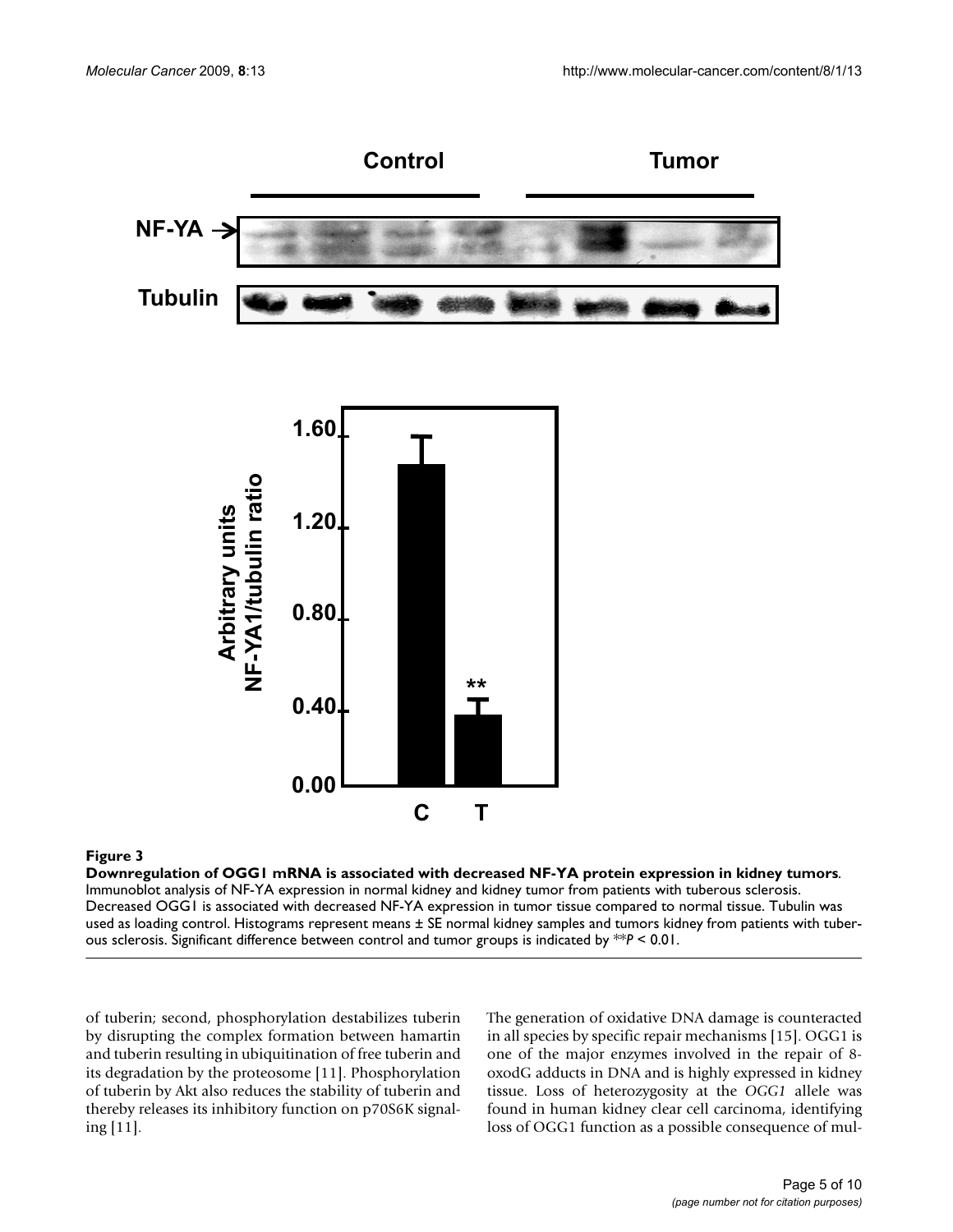

#### **Figure 4**

**Increased in 8-oxodG levels in kidney tumors**. DNA was extracted from normal kidney and kidney tumor from patients with tuberous sclerosis. Detection of dG and 8 oxodG was performed by HPLC-EC analysis. Authentic standards of 8-oxodG and dG were analyzed simultaneously. Standard curves for dG and 8-oxodG were prepared and quantitated by linear regression analyses Histograms represent means ± SE normal kidney samples and kidney tumors from patients with tuberous sclerosis. Significant difference between control and tumor groups is indicated by \*\**P* < 0.01.

tistep carcinogenesis in the kidney [19]. We have previously shown that the constitutive expression of OGG1 in TSC2 heterozygous Eker rat (TSC2+/-) kidneys is lower than in wild-type rats [21]. We now find that decrease in tuberin protein expression in angiomyolipomas tissues is associated with a decrease in protein and mRNA expression of OGG1. Therefore, tuberin deficiency, through its phosphorylation is upstream of OGG1. The decrease in OGG1 expression in *TSC-2*+/- rats has important functional consequences, compromising the ability of these animals to respond to oxidative stress [21]. The decrease in *OGG1* mRNA in angiomyolipoma tissue suggests that decreased transcription is one potential mechanism responsible for downregulation of OGG1 protein. We have recently shown that suppression of renal OGG1 in tuberin deficient cells is mediated at least in part through the transcription factor, NF-YA, the major transcription factor that regulates the OGG1 gene expression [23]. In this study, NF-YA expression is decreased in angiomyolipoma tissue compared to control tissue suggesting that the decrease in OGG1 protein is due to decreased transcription.

The base excision pathway initiated by OGG1 represents the main defense against the mutagenic effects of 8 oxodG. Dysregulation of human DNA repair gene OGG1 is associated with an increased cancer risk. 8-OxodG induces mutation via misincorporation of DNA bases present in the unrepaired DNA adducts, or by slippage of DNA polymerase during replicative bypass. In this study, we demonstrate that 8-OxodG accumulates in angiomyolipomas tissue compared to normal tissue suggesting the deficiency of DNA repair OGG1. However our new published data show that loss of OGG1 expression in kidney tumor tissue from Eker rat resulted in the accumulation of significant amounts of 8-oxodG (unrepaired DNA lesions), suggesting that loss of tuberin is biologically relevant in affecting OGG1 [22]. We recently showed also that mouse embryonic fibroblasts deficient in tuberin (*Tsc2*-/- and *Tsc2*+/-) had markedly decreased OGG1 mRNA and protein expression, as well as undetectable OGG1 activity accompanied by accumulation of 8-oxodG. [23]. In addition downregulation of tuberin in human renal epithelial cells using siRNA resulted in a marked decrease in the abundance of OGG1 [23]. Mice lacking a functional OGG1 protein accumulate abnormal levels of 8-oxodG in their genome and display a moderately elevated spontaneous mutation rate in nonproliferative tissues. Therefore, the antimutator function of OGG1 protein portrays *OGG1* as a strong susceptibility candidate gene for tumors including angiomyolipoma.

The mammalian target of rapamycin (mTOR) serves a critical role in regulating the translational machinery that affects growth, proliferation, and differentiation, all of which are abnormally manifested in TSC lesions. The importance of mTOR pathway in human pathology is reflected in the overexpression of p70S6K in a subset of cancer and its correlation with a poor prognosis [24]. Activation of S6 Kinase and its target S6 ribosomal protein (S6) was demonstrated in cells lacking *TSC2* expression [24]. Recent studies have shown that activation of mTOR in lymphangioleiomyomatosis-associated angiomyolipomas through phosphorylation of S6 protein at Ser235/ 236 [25]. Our data show that phosphorylation of S6 Kinase at Thr389 was significantly higher in angiomyolipomas tissues compared to control samples indicating the increase of mTOR activity in tumor tissues.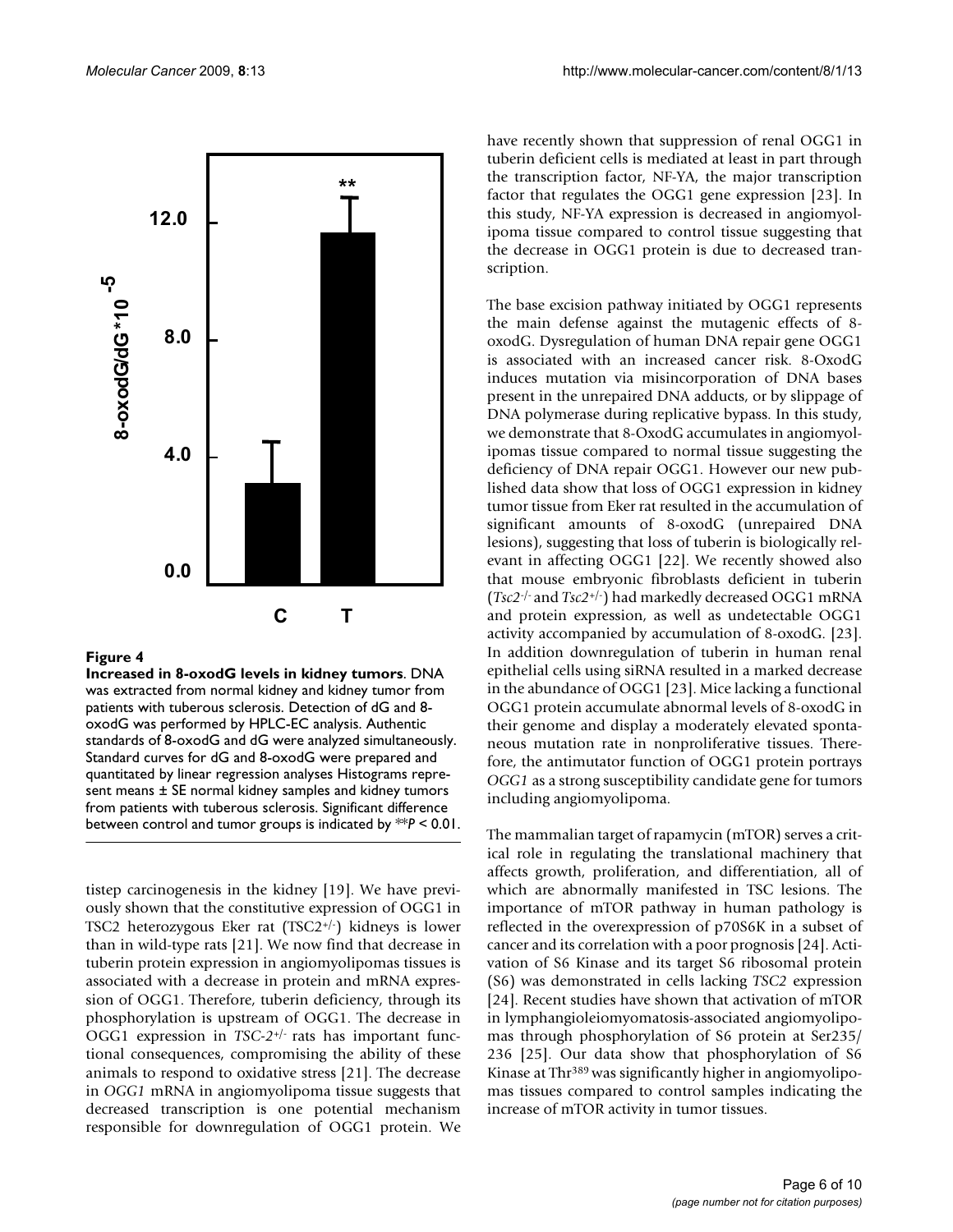

#### **Figure 5**

**Increased phosphoryaltion of S6K in kidney tumors**. (A) Immunoblot and (B) immunostaining analysis of phopho-S6K (Thr-389) and total S6K in normal kidney samples and kidney tumor from patients with tuberous sclerosis. Phosphorylation of S6K was significantly higher in tumor kidney tissue compared to normal kidney confirming the increase of mTOR activity. Tubulin was used as loading control. Histograms represent means ± SE normal kidney samples and kidney tumors from patients with tuberous sclerosis. Significant difference between control and tumor groups is indicated by \*\**P* < 0.01.

Renal cortical tumors from the Eker rat heterozygous for *TSC* express elevated cyclin D1 compared with unaffected kidney tissue [26]. In addition cortical tubers microdissected from TSC patients showed elevated cyclin D1 mRNA expression in giant cells [27]. Tumor cells showed overexpression of cyclin D1 but lacked the loss of heterozygosity of the *TSC1* and *TSC2* genes. The result suggests that the overexpression of cyclin D1 may play an important role in the tumorigenesis [28]. Mouse embryonic fibroblast cells with low copy of *TSC2* gene express 4-fold higher cyclin D1 compared to wild type cells (data not shown). Cyclin D1 protein expression is 4-fold higher in angiomyolipomas kidney tissue of patients with TSC compared to control samples suggesting that partial loss of tuberin is sufficient to upregulate cyclin D1. In accordance with our observation, cortical tubers microdissected from TSC patients show elevated cyclin D1 mRNA expression in the malignant cells [29]. Accumulation of cyclin D1 together with cyclin-dependent kinases may enhance cell proliferation in tumor cells tissue and may promote cells transition from G0/G1 to S phase.

#### **Conclusion**

Our data show that the increase in tuberin phosphorylation and the deficiency in tuberin expression are associated with decreased protein and mRNA expression of OGG1 in angiomyolipomas kidney tissue from TSC patients. Decrease OGG1 results in the accumulation of 8 oxodG in kidney tumors, suggesting that tuberin plays a significant role in protecting the cells from oxidative DNA damage. Mismatched DNA base lesions, a form of genomic instability that if left unrepaired promotes additional genetic alterations leading kidney tumor phenotype. Increased phosphoylation of S6Kinase at Thr389 in tumor kidney tissues indicated the increase in mTOR activity in tumor tissue. In addition, increase cyclin D1 expression in tumor samples suggested that partial loss of tuberin is sufficient to upregulate cyclin D1 that may enhance cell proliferation in tumor cells tissue.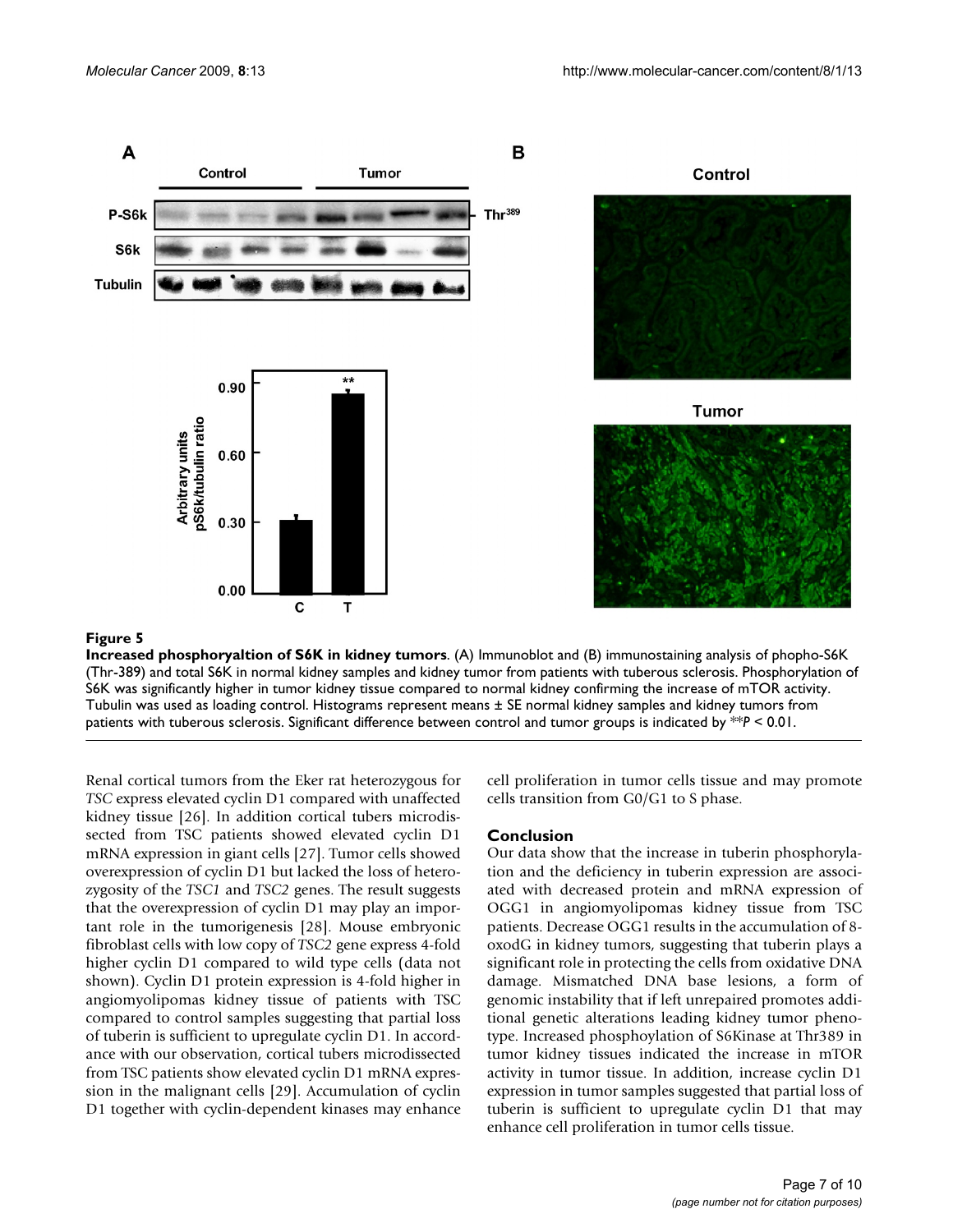

#### Tuberin deficiency is associated cyclin D1 expression in the cyclin D1 expression in the cyclin D1 expression in kidney tumors in kidney tumors in kidney tumors in kidney tumors in kidney tumors in kidney tumors in kidney

**Tuberin deficiency is associated with increased cyclin D1 expression in kidney tumors**. Immunoblot analysis of cyclin D1 in normal kidney samples and tumor from patients with tuberous sclerosis. Cyclin D1 was significantly higher in tumor kidney tissue compared to normal kidney. Tubulin was used as loading control. Histograms represent means ± SE normal kidney samples and kidney tumors from patients with tuberous sclerosis. Significant difference between control and tumor groups is indicated by  $**P < 0.01$ .

# **Materials and methods**

#### *Kidney tissues*

Kidney angiomyolipoma tissue from 20 TSC patients with renal angiomyolipoma and 18 unrelated healthy people were obtained from the Brain and Tissue Bank for Development Disorders (University of Maryland, Baltimore, Maryland, USA) and San Antonio Cancer Institute Core, San Antonio, TX. The study has been approved by the Institutional Review Board of The University of Texas Health Science Center at San Antonio, TX.

#### *Protein extraction and immunoblot analysis*

Kidney homogenates were prepared using lysis buffer (1× PBS, 1% NP-40, 0.5% sodium deoxycholate, 0.1% SDS) containing the protease inhibitors phenylmethylsulfonyl fluoride (10 mg/ml), leupeptin (10 mg/ml), and aprotinin (20 mg/ml). Kidney homogenates were centrifuged at 14,000 *g* for 30 min at 4°C. Protein concentration was determined with the Bradford assay [30] using bovine serum albumin as a standard. Protein (100 μg) was subjected to SDS-polyacrylamide gel electrophoresis. Proteins were transferred to polyvinylidene difluoride (PVDF) membrane at a constant voltage of 200 V for 1–1.5 h. PVDF membranes were blocked in 5% nonfat dried milk in TBS-0.1% Tween buffer [25 mM Tris HCl, 0.2 mM NaCl, 0.1% Tween 20 (vol/vol), pH 7.6] (TBS-T) for 1 h. Membranes were incubated with the respective primary antibodies overnight at 4°C. Rabbit polyclonal antibody raised against human OGG1 protein was generously provided by Dr. S. Mitra (University of Texas Medical Branch

at Galveston, Texas). Phosho-tuberin, tuberin, phospho S6K, S6K were purchased from Cell Signaling Technology (Danvers, MA). Rabbit anti-NF-YA and cyclin D1 antibodies were purchased from Santa Cruz Biotechnology. All primary antibodies were prepared at 1:1,000 dilutions in TBST. Membranes were washed 3× with TBST and then incubated with an appropriate horseradish peroxidaseconjugated secondary antibody for 1 h at room temperature. An enhanced chemiluminescence kit (Amersham) was used to identify protein expression. Membranes were stripped with 0.2 M NaOH for 10 min each, blocked with 5% milk for 1 h, and then incubated with the respective primary and secondary antibodies, as described earlier. Expression of each protein was quantified by densitometry using National Institutes of Health Image 1.62 software.

#### *mRNA analysis by RT-PCR analysis*

RNA was extracted from kidney tissue of control and tumors samples using RNeasy Mini kit (Qiagen, Valencia, CA). RNA was quantitated by spectrophotometery at 260 nm, and its integrity tested by formaldehyde/agarose gel electrophoresis. First strand synthesis of cDNA was carried in 20 μl total reaction volume as follows: 1 μl oligo  $[23]_{12}$  $_{18}$ , 2 μg total RNA, 1 μl of 10 mM dNTP mix (10 mM each dATP, dGTP, dCTP and dTTP) and 12 μl distilled water. The mixture was heated at 65°C for 5 min and then quickly chilled on ice. The contents of the tube were collected by brief centrifugation then 4 μl 5× first-Strand buffer, 2 μl 0.1 M DTT and 1 μl RNaseOUT Recombinant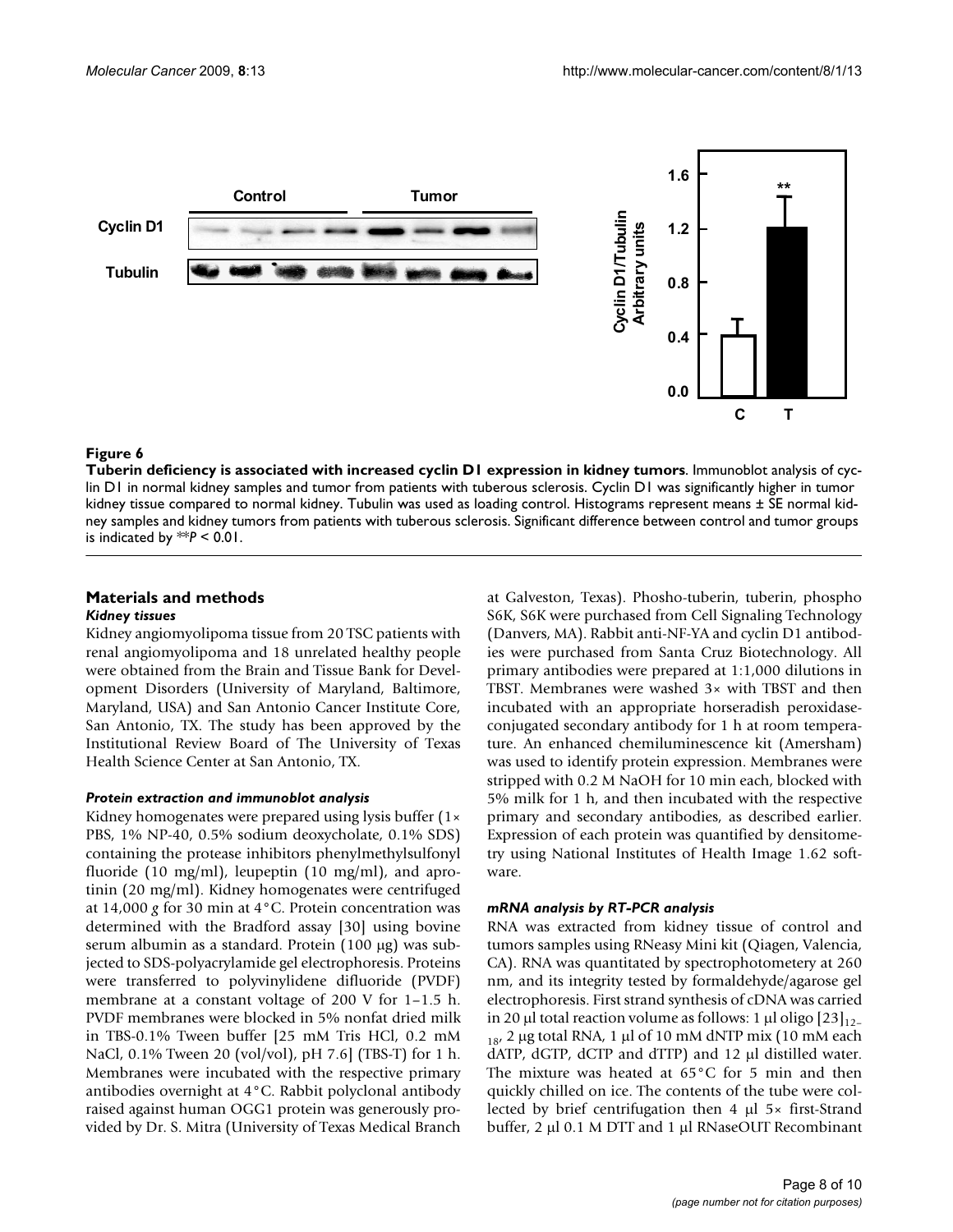Ribonuclease Inhibitor (40 units/μl). The mixture was incubated at 42°C for 2 min and then 1 μl of SUPER-SCRIPT II (200 U) was added and mixed by pipetting. The reaction mixture was incubated for 50 min at 42°C and then was inactivated by heating at 94°C for 2 min. PCR reaction was carried out in a final volume of 50 μl as follow: 5 μl 10 × PCR buffer, 1.5 μl 50 mM MgCl<sub>2</sub>, 1 μl 10 mM dNTP, 0.4 μl Taq DNA polymerase (5 U/μl), 2 μl cDNA (from first-strand reaction) 1 μl each of OGG1 upstream/reverse primers (5'AACATTGCTCGCATCACT-GGC/5'GATGTCCACAGGCACAGCCTG) or GADPH upstream/reverse primers (5'ACCACAGTCCAT-GCCATCA/5'TCCACCACCCTGTTGCTGTA) and 38.1 μl autoclaved distilled water. The amplification for OGG1 and GADPH was carried out using a thermocycler (Biometra) programmed for 25 cycles consisting of 95°C (5 min), 95°C (1 min), 52°C (50 sec), 72°C (1 min) and 72°C (10 min) and yielded 356 and 495 bp, respectively of amplified products. The amplified PCR products were separated on 2% agarose gels. PCR products were analyzed on ethidium bromide stained gel. The yield was integrated for each sample on image analyzer and the ratio of OGG1 to GAPDH then calculated.

# *8-OxodG assay*

DNA was isolated from the kidney tissue and detection of dG and 8-oxodG was performed on DNA hydrolyzed with nuclease P1 and alkaline phosphatase as previously described and validated [21]. Aliquots (90 μl) of DNA hydrolysates were injected onto a Partisil 5- m ODS-3 reverse-phase analytical column for HPLC analysis with the eluate monitored with a UV photodiode array (Shimadzo, SPD M10A) and electrochemical (EC) detectors (ESA Coul Array). Authentic standards of 8-oxodG and dG were analyzed along with every batch of samples. Salmon sperm DNA (5–50 μg) was used as a positive control for DNA digestion reactions. Standard curves for dG and 8 oxodG were prepared and quantitation was performed by linear regression analyses. Data were expressed as picomoles of 8-oxodG/dG  $\times$  10<sup>-5</sup> in 90 µl of DNA hydrolysate.

# *Immunostaining of phospho-S6k*

Phospho-S6K expression was also assessed by immunofluorescence histochemistry as previously described [22]. Acetone-fixed frozen kidney sections  $(4 \mu m)$  were incubated with nonimmune donkey IgG to block nonspecific binding, then incubated with rabbit anti- Phospho-S6K antibody followed by fluorescene isothiocyanates (FITC) FITC-labeled donkey anti-rabbit IgG (Chemicon International, Inc., Temecula, CA, USA) as secondary antibodies for signal detection. All incubations of primary and secondary antibodies were for 30 minutes with three washes with phosphate-buffered saline (PBS) containing 0.1% bovine serum albumin (BSA), 5 minutes each between steps. Controls consisted of PBS/BSA in place of primary antibody followed by detection procedures as outlined above. Kidney sections were viewed and photographed using an Olympus Research microscope equipped for epifluorescence with excitation and band pass filters. FITC green signals for phospho-S6k was detected using a filter with excitation at 535 nm.

# *Statistics*

Data are presented as mean ± standard error. Statistical differences were determined using ANOVA followed by Student Dunnett's (Exp. vs. Control) test using 1 trial analysis. *P-*values less than 0.05 and 0.01 were considered statistically significant.

## **Abbreviations**

TSC2: tuberous sclerosis complex-2; 8-oxodG: 8-oxodeoxyguanine; OGG1: 8-oxoG-DNA glycosylase; RCC: renal cell carcinoma.

## **Competing interests**

The author declares that they have no competing interests.

# **Authors' contributions**

SLH conceived the concept, designed the study, and prepared the manuscript. SLH obtained the samples and performed the western blotting, immunohistochemistry and extracted the DNA for 8-oxodG measurements.

# **Acknowledgements**

The author would like to acknowledge the Morphology Core, George O'Brien Kidney Center for help with fluorescence microscopy (P50DK061597 NIH, NIDDK). Dr. H.E. Abboud for reading the manuscript. This work is supported in part by George M. O'Brien Development and Feasibility Project, American Diabetes Association Research Grant and a New Investigator Award from the South Texas Veterans Healthcare System (to S.L.H.).

#### **References**

- 1. Osborne JP, Fryer A, Webb D: **[Epidemiology of tuberous sclero](http://www.ncbi.nlm.nih.gov/entrez/query.fcgi?cmd=Retrieve&db=PubMed&dopt=Abstract&list_uids=2039137)[sis.](http://www.ncbi.nlm.nih.gov/entrez/query.fcgi?cmd=Retrieve&db=PubMed&dopt=Abstract&list_uids=2039137)** *Ann N Y Acad Sci* 1991, **615:**125-127.
- 2. Stillwell TJ, Gomez MR, Kelalis PP: **[Renal lesions in tuberous scle](http://www.ncbi.nlm.nih.gov/entrez/query.fcgi?cmd=Retrieve&db=PubMed&dopt=Abstract&list_uids=3625844)[rosis.](http://www.ncbi.nlm.nih.gov/entrez/query.fcgi?cmd=Retrieve&db=PubMed&dopt=Abstract&list_uids=3625844)** *J Urol* 1987, **138:**477-481.
- 3. Al-Saleem T, Wessner LL, Scheithauer BW, Patterson K, Roach ES, Dreyer SJ, Fujikawa K, Bjornsson J, Bernstein J, Henske EP: **[Malig](http://www.ncbi.nlm.nih.gov/entrez/query.fcgi?cmd=Retrieve&db=PubMed&dopt=Abstract&list_uids=9827727)[nant tumors of the kidney, brain, and soft tissues in children](http://www.ncbi.nlm.nih.gov/entrez/query.fcgi?cmd=Retrieve&db=PubMed&dopt=Abstract&list_uids=9827727) [and young adults with the tuberous sclerosis complex.](http://www.ncbi.nlm.nih.gov/entrez/query.fcgi?cmd=Retrieve&db=PubMed&dopt=Abstract&list_uids=9827727)** *Cancer* 1998, **83:**2208-2216.
- 4. Parry L, Maynard JH, Patel A, Clifford SC, Morrissey C, Maher ER, Cheadle JP, Sampson JR: **[Analysis of the TSC1 and TSC2 genes](http://www.ncbi.nlm.nih.gov/entrez/query.fcgi?cmd=Retrieve&db=PubMed&dopt=Abstract&list_uids=11710839)**<br>in sporadic renal cell carcinomas. Br J Cancer 2001, [in sporadic renal cell carcinomas.](http://www.ncbi.nlm.nih.gov/entrez/query.fcgi?cmd=Retrieve&db=PubMed&dopt=Abstract&list_uids=11710839) **85:**1226-1230.
- 5. Shapiro RA, Skinner DG, Stanley P, Edelbrock HH: **[Renal tumors](http://www.ncbi.nlm.nih.gov/entrez/query.fcgi?cmd=Retrieve&db=PubMed&dopt=Abstract&list_uids=6502814) [associated with tuberous sclerosis: the case for aggressive](http://www.ncbi.nlm.nih.gov/entrez/query.fcgi?cmd=Retrieve&db=PubMed&dopt=Abstract&list_uids=6502814) [surgical management.](http://www.ncbi.nlm.nih.gov/entrez/query.fcgi?cmd=Retrieve&db=PubMed&dopt=Abstract&list_uids=6502814)** *J Urol* 1984, **132:**1170-1174.
- 6. Astrinidis A, Henske EP: **[Tuberous sclerosis complex: linking](http://www.ncbi.nlm.nih.gov/entrez/query.fcgi?cmd=Retrieve&db=PubMed&dopt=Abstract&list_uids=16288294) [growth and energy signaling pathways with human disease.](http://www.ncbi.nlm.nih.gov/entrez/query.fcgi?cmd=Retrieve&db=PubMed&dopt=Abstract&list_uids=16288294)** *Oncogene* 2005, **24:**7475-7481.
- 7. Jozwiak J: **[Hamartin and tuberin working together for tumour](http://www.ncbi.nlm.nih.gov/entrez/query.fcgi?cmd=Retrieve&db=PubMed&dopt=Abstract&list_uids=16206276) [suppression.](http://www.ncbi.nlm.nih.gov/entrez/query.fcgi?cmd=Retrieve&db=PubMed&dopt=Abstract&list_uids=16206276)** *Int J Cancer* 2006, **118:**1-5.
- 8. Li Y, Inoki K, Guan KL: **[Biochemical and functional characteri](http://www.ncbi.nlm.nih.gov/entrez/query.fcgi?cmd=Retrieve&db=PubMed&dopt=Abstract&list_uids=15340059)[zations of small GTPase Rheb and TSC2 GAP activity.](http://www.ncbi.nlm.nih.gov/entrez/query.fcgi?cmd=Retrieve&db=PubMed&dopt=Abstract&list_uids=15340059)** *Mol Cell Biol* 2004, **24:**7965-7975.